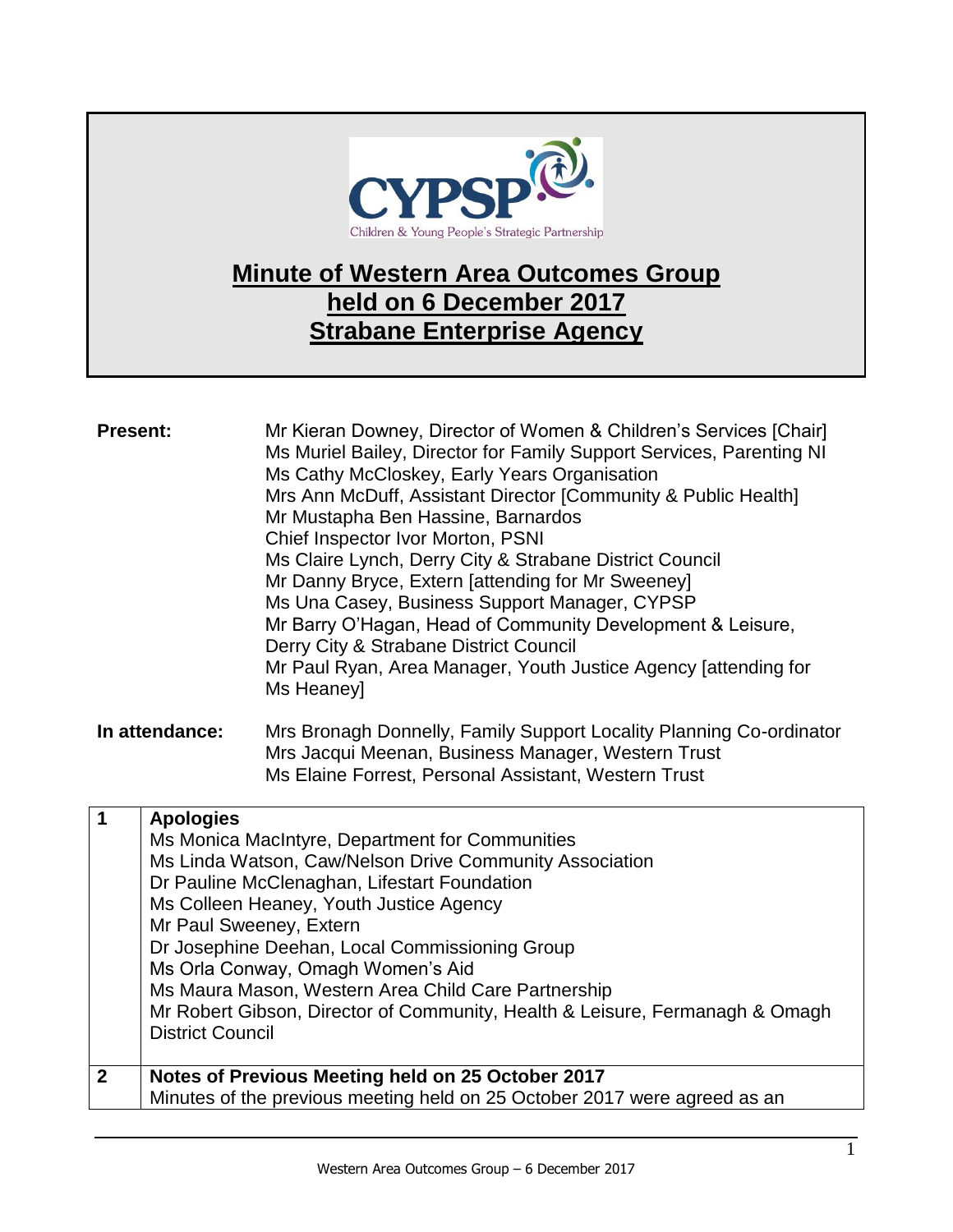|                                                                                                                                    | accurate record of the discussion.                                                                                                                                                                                                                                                                                                                                                                                                                                                                                                                                                                                                                                                                           |
|------------------------------------------------------------------------------------------------------------------------------------|--------------------------------------------------------------------------------------------------------------------------------------------------------------------------------------------------------------------------------------------------------------------------------------------------------------------------------------------------------------------------------------------------------------------------------------------------------------------------------------------------------------------------------------------------------------------------------------------------------------------------------------------------------------------------------------------------------------|
| $\mathbf{3}$                                                                                                                       | <b>Matters Arising</b>                                                                                                                                                                                                                                                                                                                                                                                                                                                                                                                                                                                                                                                                                       |
|                                                                                                                                    | <b>UNICEF Champions</b><br>Mrs Donnelly reported that the expression of interest on behalf of Derry City &<br>Strabane District Council and the Western Area Outcomes Group to join the UNICEF<br>UK Partnership had been successful. She said an announcement would be made by<br>UNICEF in January 2018. Ms Lynch reported that young people would be involved in<br>the launch. Mr Downey thanked everyone involved with the submission.<br>Mrs Donnelly reminded members to give consideration to being a Champion.                                                                                                                                                                                      |
|                                                                                                                                    | <b>Meetings Dates for 2018</b><br>Mr Downey shared meeting dates for 2018 and asked members to commit to<br>attending.                                                                                                                                                                                                                                                                                                                                                                                                                                                                                                                                                                                       |
| $\overline{\mathbf{4}}$                                                                                                            | <b>Presentation - Steps to Cope</b><br>Mr Downey welcomed Mr Gary McMichael, Chief Executive, ASCERT, to the<br>meeting.                                                                                                                                                                                                                                                                                                                                                                                                                                                                                                                                                                                     |
| Steps to Cope:-<br>3) Explore coping responses.<br>4) Explore and enhance social support.<br>5) Discuss and explore further needs. | Mr McMichael advised members that Steps to Cope was a project which supported<br>young people aged 11 - 18 across Northern Ireland affected by parental alcohol<br>misuse. He said ASCERT supported young people via awareness raising in schools,<br>short term face-to-face support, providing training for practitioners in the Steps to<br>Cope intervention, website provision and printed resources, copies of which were<br>distributed to members. He said referrals were received from Hubs, schools,<br>Gateway Teams, and also self referrals. Mr McMichael advised of the following five<br>1) Listen, reassure and explore concerns.<br>2) Provide relevant, specific and targeted information. |
|                                                                                                                                    | Mr McMichael reported that ASCERT had received funding from the Big Lotttery, but<br>this was coming to an end, although they had received an extension to operate until<br>March 2019. He said they only had estimates for the number of young people<br>affected across NI, but from their own research, some young people had both<br>parents using substances and often young people had been living with this for a<br>number of years before talking about it. He said some young people also had<br>parents with mental health issues                                                                                                                                                                 |
|                                                                                                                                    | Mr McMichael reported that 249 people had been trained to use the Steps to Cope<br>intervention. He said ASCERT wished to create a legacy after funding was due to<br>end in March 2019 and said the PHA had agreed to become involved in a Steering<br>Group to take this forward. He said ASCERT would continue in a limited way to                                                                                                                                                                                                                                                                                                                                                                        |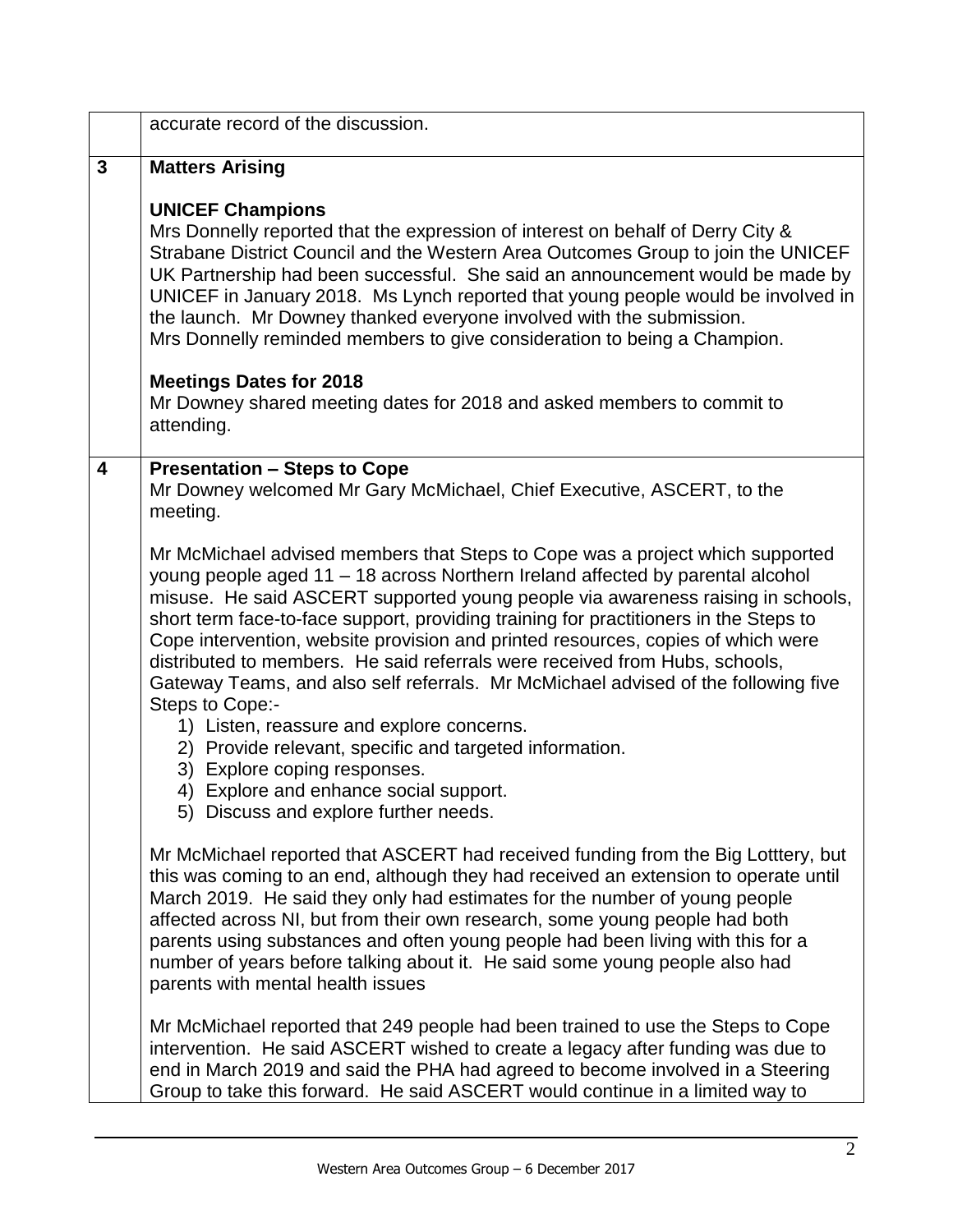|                                                                                                                                                                                                                                                                                                                                                                                                                                                                                                                                                                                                                                                                                                                                                | further develop online information for practitioners, but they wished to engage local<br>partnerships to have a model of delivery and infrastructure in place to do this<br>themselves and have pathways in place so young people could access support. He<br>said they had good connections with Drug and Alcohol Co-ordination Teams, but<br>wished to make connections with Outcomes Groups to build on capacity.                                                                                                                                                                                                                                                                                                                                                                                                                                                                                                   |  |  |
|------------------------------------------------------------------------------------------------------------------------------------------------------------------------------------------------------------------------------------------------------------------------------------------------------------------------------------------------------------------------------------------------------------------------------------------------------------------------------------------------------------------------------------------------------------------------------------------------------------------------------------------------------------------------------------------------------------------------------------------------|------------------------------------------------------------------------------------------------------------------------------------------------------------------------------------------------------------------------------------------------------------------------------------------------------------------------------------------------------------------------------------------------------------------------------------------------------------------------------------------------------------------------------------------------------------------------------------------------------------------------------------------------------------------------------------------------------------------------------------------------------------------------------------------------------------------------------------------------------------------------------------------------------------------------|--|--|
|                                                                                                                                                                                                                                                                                                                                                                                                                                                                                                                                                                                                                                                                                                                                                | Mrs McDuff noted that CAMHS teams in the Trust were involved with Western Drug<br>and Alcohol Co-ordination Team and queried about the Steps to Cope training.<br>Mr McMichael said this was two days of training spread over an eight week period.<br>He said there was good interest in the training, but it wasn't translating into practice.                                                                                                                                                                                                                                                                                                                                                                                                                                                                                                                                                                       |  |  |
| Ms Bailey advised that the SBNI were developing an information App for young<br>people and suggested that information from ASCERT be also included. She<br>enquired about the Education Authority's role. Mr McMichael said work was being<br>done with individual schools. Mr Downey said Ms Clare Mangan, Education<br>Authority, had identified nominations for each of the each Outcomes Groups, and he<br>agreed to follow up on attendance. Mr Downey agreed to check with Ms Cathy<br>Mullan, PHA, to identify which organisations had staff trained in Steps to Cope. He<br>also agreed to reflect within his Directorate on how to get the best use of this service.<br>Mrs Donnelly agreed to check within Locality Planning Groups. |                                                                                                                                                                                                                                                                                                                                                                                                                                                                                                                                                                                                                                                                                                                                                                                                                                                                                                                        |  |  |
|                                                                                                                                                                                                                                                                                                                                                                                                                                                                                                                                                                                                                                                                                                                                                | Mr Downey thanked Mr McMichael for attending and agreed to forward his<br>presentation to members                                                                                                                                                                                                                                                                                                                                                                                                                                                                                                                                                                                                                                                                                                                                                                                                                      |  |  |
| 5                                                                                                                                                                                                                                                                                                                                                                                                                                                                                                                                                                                                                                                                                                                                              | <b>Update from Locality Planning Groups</b><br>Mrs Donnelly reported that discussions had taken place with representatives from<br>Derry City and Strabane District Council regarding the establishment of an early<br>intervention co-ordinated service for young people presenting with emotional and<br>mental health issues. She said Parenting NI were delivering training on "Parenting<br>your Teen Programme" for eight weeks in January 2018 to help support parents<br>manage their children's emotions.                                                                                                                                                                                                                                                                                                                                                                                                     |  |  |
|                                                                                                                                                                                                                                                                                                                                                                                                                                                                                                                                                                                                                                                                                                                                                | Mrs Donnelly reported on the meeting with School Principals in Derry to discuss<br>keeping children in a school environment, as this was a safe space for them.<br>Mr Downey said he was pleased to see these discussions taking place.<br>Mr Downey said he had received a request to meet with several Schools Principals<br>from the Limavady/Greysteel/Dungiven areas, whom he met at the launch of the<br>action plan. He said the meeting had been facilitated by Mrs Brenda MacQueen at<br>the Dry Arch Children's Centre in Dungiven. Mr Downey said the School Principals<br>were interested to pursue how they could become a resilient community of schools<br>and advised that he had shared the Walla Walls video clips with them. Mr Downey<br>said staff had received requests from schools to view the Resilience film and he said<br>the Outcomes Group would consider purchasing the viewing rights. |  |  |
|                                                                                                                                                                                                                                                                                                                                                                                                                                                                                                                                                                                                                                                                                                                                                | Ms Casey and Mrs Donnelly agreed to explore this.                                                                                                                                                                                                                                                                                                                                                                                                                                                                                                                                                                                                                                                                                                                                                                                                                                                                      |  |  |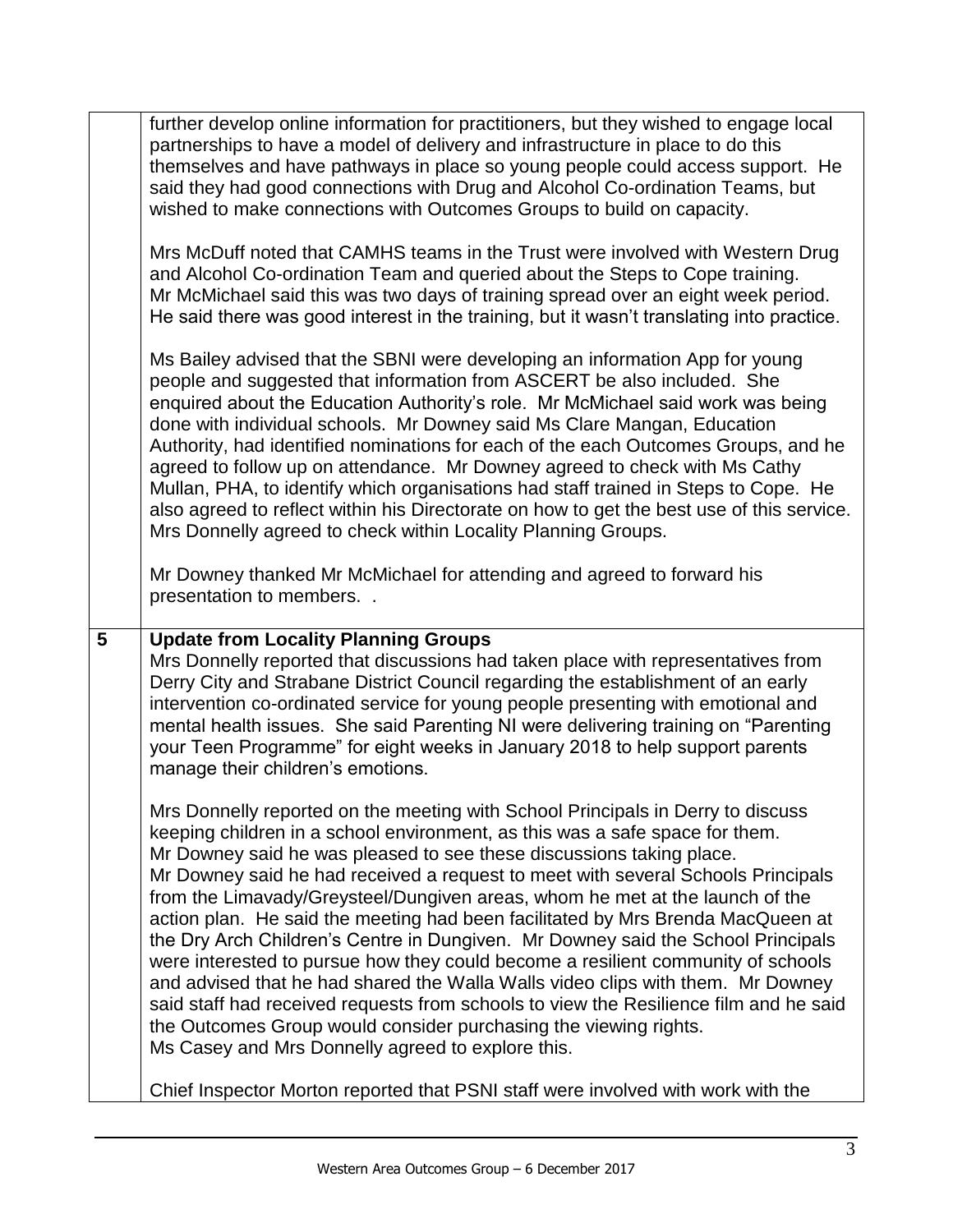|   | Principal and students of Strabane Holy Cross School and said this could be built<br>upon as the Principal was open and receptive to assistance from other agencies.<br>Mrs Donnelly agreed to follow up on this. Mrs McDuff said School Principals were<br>welcoming of support and wished to know of available programmes such as self care<br>and suicide prevention for young people. She said she was trying to influence<br>colleges and their teaching models to try to reach potential nursery leaders of the<br>future. She said she wished to understand what they currently delivered on in<br>relation to neuroscience and brain development.<br>Mr O'Hagan withdrew from the meeting.                                                                                                                                                                                                                                                                                                                                                                                                                                                                                                                            |  |  |  |
|---|-------------------------------------------------------------------------------------------------------------------------------------------------------------------------------------------------------------------------------------------------------------------------------------------------------------------------------------------------------------------------------------------------------------------------------------------------------------------------------------------------------------------------------------------------------------------------------------------------------------------------------------------------------------------------------------------------------------------------------------------------------------------------------------------------------------------------------------------------------------------------------------------------------------------------------------------------------------------------------------------------------------------------------------------------------------------------------------------------------------------------------------------------------------------------------------------------------------------------------|--|--|--|
| 6 | <b>Early Intervention Updates</b>                                                                                                                                                                                                                                                                                                                                                                                                                                                                                                                                                                                                                                                                                                                                                                                                                                                                                                                                                                                                                                                                                                                                                                                             |  |  |  |
|   | Update on ACE Conference on 13 November 2017 & Next Steps<br>Mr Downey reported on the successful Adverse Childhood Experiences conference<br>held on 13 November 2017 and provided members with the link below to access<br>presentations from the conference, which were available on the CYSPS website. He<br>said the conference had been filmed and a link was to be made available shortly<br>which he would forward to members.<br>http://www.cypsp.org/ace-conference-changing-lives-tackling-adversity-in-childhood-<br>in-northern-ireland/<br>Mr Downey said a Four Nations Celtic conference had also taken place on<br>14 November 2017. He noted that there had also been a workshop for PSNI staff<br>and their colleagues in the Metropolitan Police, South Wales Police, and Scottish<br>Police, so strategic links were being made both regionally and nationally.<br>Mr Downey proposed that the Outcomes Group take the lead in organising an ACE<br>conference in March/April 2018 in the Western area. He said a wide cross section of<br>agencies would be invited and keynote speakers secured. Members supported this<br>proposal. Mr Downey said he would share a draft plan of the conference with |  |  |  |
|   | members when available.                                                                                                                                                                                                                                                                                                                                                                                                                                                                                                                                                                                                                                                                                                                                                                                                                                                                                                                                                                                                                                                                                                                                                                                                       |  |  |  |
|   | <b>Pioneer Communities</b><br>Mrs McDuff briefed members on the work of the sub groups established under<br><b>Pioneer Communities:-</b>                                                                                                                                                                                                                                                                                                                                                                                                                                                                                                                                                                                                                                                                                                                                                                                                                                                                                                                                                                                                                                                                                      |  |  |  |
|   | <b>Risk Assessment in Pregnancy &amp;</b><br><b>Support during Pregnancy</b><br>Sub Group looking at a range of programmes to see what would fit in with NI culture<br>and which could be built upon. If any gaps were identified, see what models were<br>available from conception to two years. Currently looking at a model called CLEAR<br>for pregnant women in order to get an early detection on risk factors.                                                                                                                                                                                                                                                                                                                                                                                                                                                                                                                                                                                                                                                                                                                                                                                                        |  |  |  |
|   |                                                                                                                                                                                                                                                                                                                                                                                                                                                                                                                                                                                                                                                                                                                                                                                                                                                                                                                                                                                                                                                                                                                                                                                                                               |  |  |  |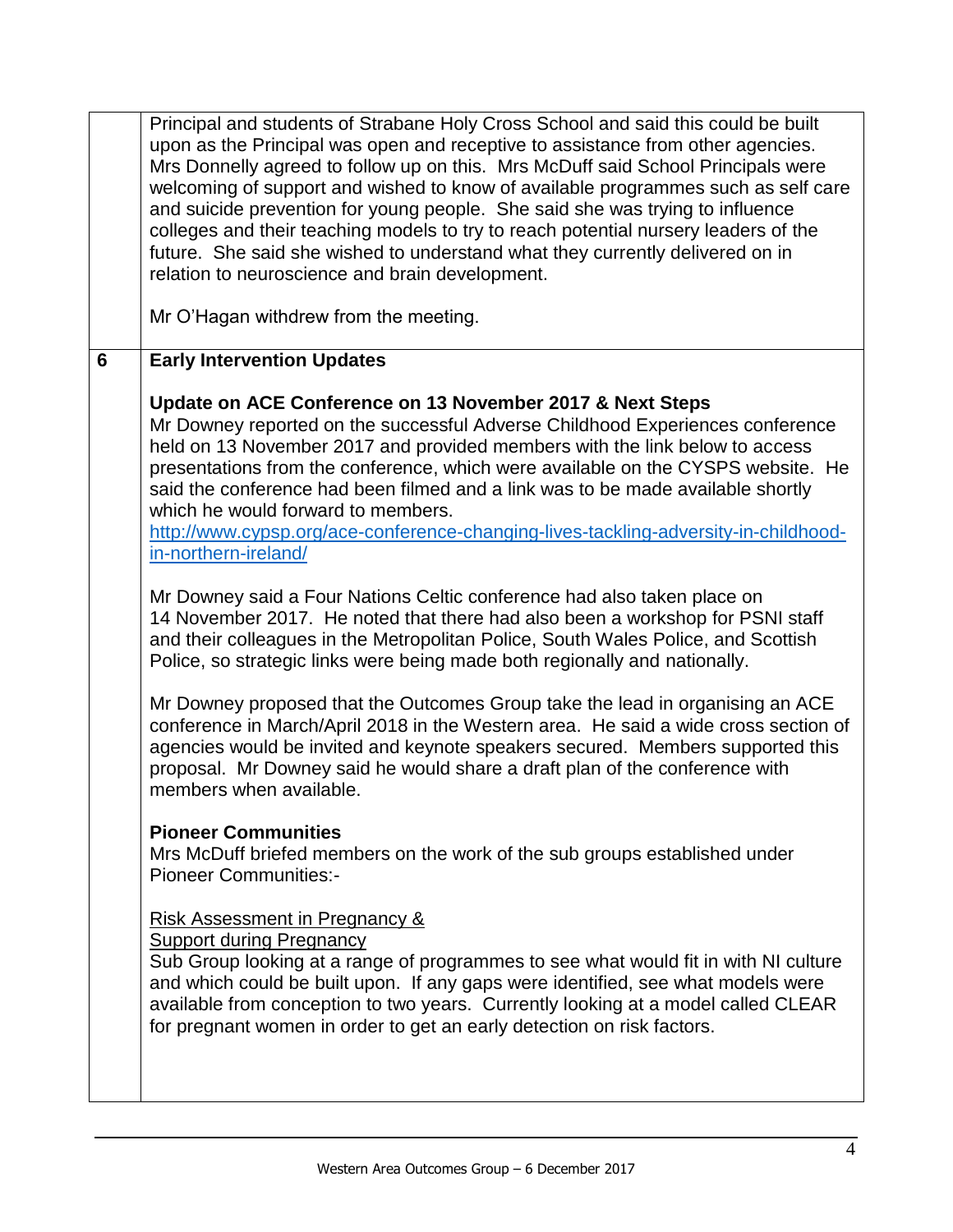|   | Mental Health Support &<br><b>Substance Abuse Support</b><br>Linking with organisations already involved in this work and consulting with experts.<br>Attunement<br>Solilhull – building on this and looking at other models.<br><b>Preventive Programmes</b><br>Mrs McDuff advised that Dr Angeles Cerezo had visited the Trust this week and had<br>given a presentation on the Parent-Child Psychological Support Programme [PCPS].<br>She said the programme had been operating in Spain and Ballymun, Dublin, and<br>staff were keen to how see the programme could be adapted here in the Western<br>Trust.                                                                                                                                                                                                                                                                                                                                                                                                                                                                                                                                                                                                                                                                                                                                                                                                                                                                                                                              |
|---|------------------------------------------------------------------------------------------------------------------------------------------------------------------------------------------------------------------------------------------------------------------------------------------------------------------------------------------------------------------------------------------------------------------------------------------------------------------------------------------------------------------------------------------------------------------------------------------------------------------------------------------------------------------------------------------------------------------------------------------------------------------------------------------------------------------------------------------------------------------------------------------------------------------------------------------------------------------------------------------------------------------------------------------------------------------------------------------------------------------------------------------------------------------------------------------------------------------------------------------------------------------------------------------------------------------------------------------------------------------------------------------------------------------------------------------------------------------------------------------------------------------------------------------------|
|   | <b>Proposed School Hub Initiative</b><br>Already discussed above.                                                                                                                                                                                                                                                                                                                                                                                                                                                                                                                                                                                                                                                                                                                                                                                                                                                                                                                                                                                                                                                                                                                                                                                                                                                                                                                                                                                                                                                                              |
| 8 | <b>Holiday Hunger Report Card</b><br>Mr Downey thanked Mrs Donnelly for providing a report card on the Holiday Hunger<br>projects and noted that due to the investment made by the Outcomes Group a total<br>of 824 children and young people had access to a meal during the month of<br>August 2017. He said this had been a good outcome for the amount of funding that<br>had been made available and said the group needed to consider rolling this forward<br>next year.                                                                                                                                                                                                                                                                                                                                                                                                                                                                                                                                                                                                                                                                                                                                                                                                                                                                                                                                                                                                                                                                 |
| 9 | <b>Commissioning Plan</b><br>Mr Downey said the Outcomes Group had committed a small amount of its<br>commissioning resource to date and now needed to consider the remaining spend for<br>the financial year 2017/18. He proposed that funding should be linked to the three<br>obsessions and for a longer term i.e, two years. He said the obsessions were linked<br>to Community Planning in both Derry City & Strabane and Omagh and Fermanagh<br>District Council areas. He said members may also wish to consider setting aside<br>funding for community planning. He said the third obsession "Work Together to<br>Include the Voice of Children and Young People" was already actioned via the<br><b>UNICEF UK participation.</b><br>Mrs McDuff said she was meeting with colleges to look at their teaching modules and<br>reported that Stranmillis College had expressed an interest in the work being done in<br>the Trust. Ms McCloskey agreed to link with Mrs McDuff. Ms McCloskey proposed<br>that the Resilience film be rolled out to a wider audience to give staff the tools to take<br>forward this work. Mrs McDuff undertook to co-ordinate exposure of the film.<br>Chief Inspector Morton proposed a pilot for a bespoke resilience programme for a<br>catchment area of schools. Following discussion, it was agreed that the group of<br>Principals that Mr Downey had met with recently, along with Nursery Schools from<br>the same areas, would be invited to join a small group, to draw up a draft framework, |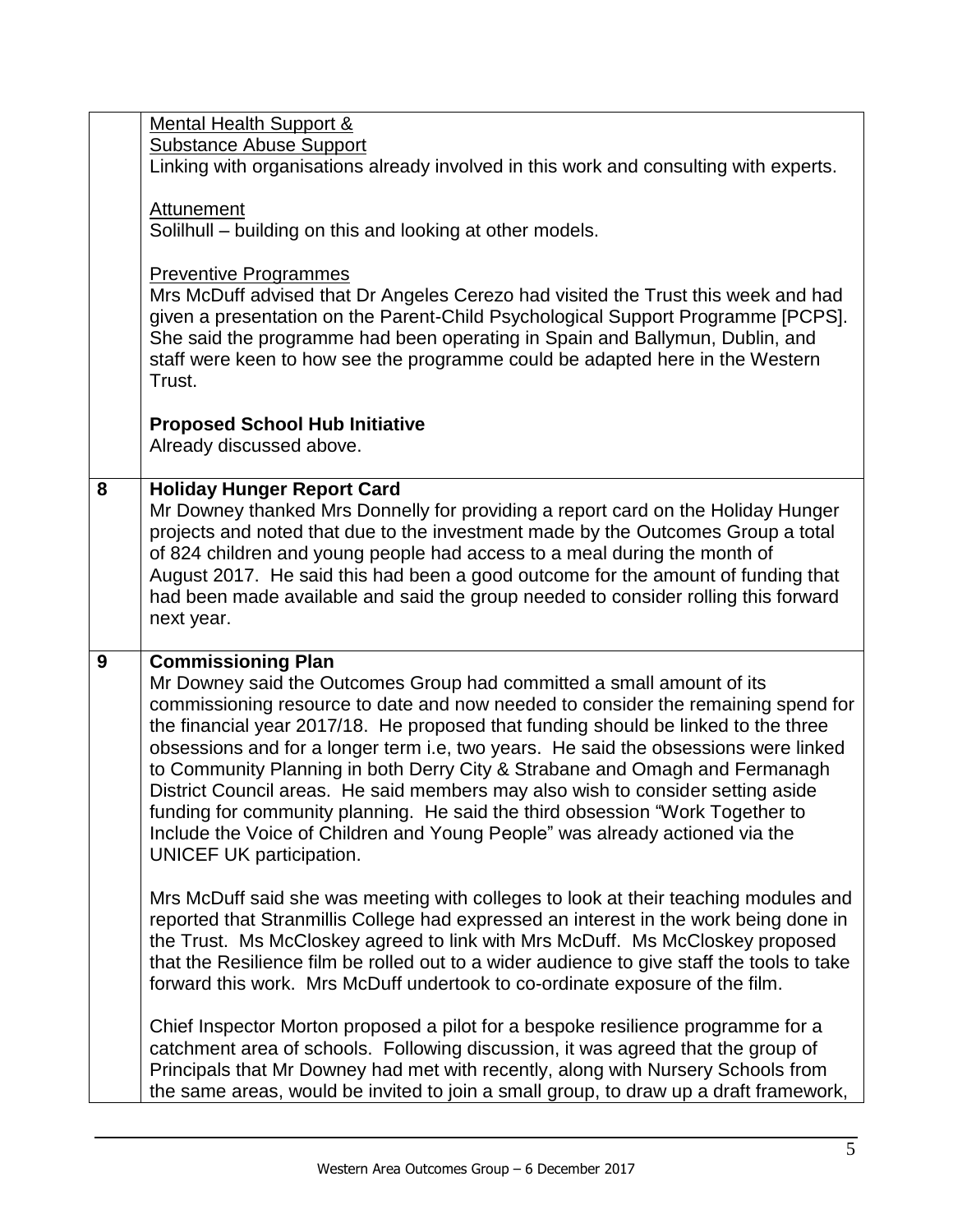|    | including the viewing of the Resilience film, with the potential to extend this to other<br>areas. Chief Inspector Morton proposed that an invitation be also extended to<br>representatives from the Parents Associations. Mrs McDuff said she would be happy                                                                                                                                                                     |  |  |  |
|----|------------------------------------------------------------------------------------------------------------------------------------------------------------------------------------------------------------------------------------------------------------------------------------------------------------------------------------------------------------------------------------------------------------------------------------|--|--|--|
|    | to lead on this work.                                                                                                                                                                                                                                                                                                                                                                                                              |  |  |  |
|    | Mr Downey advised that the SBNI had secured regional funding for the next three<br>years to deliver a professional training programme and raise general awareness of<br>the concept and impact of Adverse Childhood Experiences. Mr Hassine said it would<br>be important for General Practitioners to be involved in this work. Mr Downey agreed<br>and said it would be important to involve sporting clubs, sports coaches etc. |  |  |  |
|    | Mr Downey advised of a conference on 6 February 2018 "Digital Resilience Across"<br>the Lifespan" which had been planned as part of E-Safety week and agreed to share<br>the details with members when finalised.                                                                                                                                                                                                                  |  |  |  |
|    | Following discussion, it was agreed that Outcomes Group funding would be set aside<br>for the local ACE conference in 2018 and the E-Safety conference in February 2018.                                                                                                                                                                                                                                                           |  |  |  |
|    | Members endorsed the above plans.                                                                                                                                                                                                                                                                                                                                                                                                  |  |  |  |
| 10 | <b>UNICEF Update</b>                                                                                                                                                                                                                                                                                                                                                                                                               |  |  |  |
|    | As discussed earlier.                                                                                                                                                                                                                                                                                                                                                                                                              |  |  |  |
| 11 | <b>Safeguarding</b>                                                                                                                                                                                                                                                                                                                                                                                                                |  |  |  |
|    | <b>SBNI Regional Core Child Protection Policy and Procedures Launch on</b>                                                                                                                                                                                                                                                                                                                                                         |  |  |  |
|    | 28 November 2017<br>Mr Downey advised that the SBNI had launched their revised Child Protection Policy<br>and Procedures on 28 November 2017, but the implementation date had been<br>deferred until 15 December 2017. He asked members to share this information<br>within their organisations.                                                                                                                                   |  |  |  |
|    | Top Tips for using the SBNI Core Child Protection Policy and Procedures<br>Mr Downey shared with members information prepared by the SBNI on using the<br>new online policy and procedures.                                                                                                                                                                                                                                        |  |  |  |
| 12 | <b>CYPSP Think Family Sub Group/Hidden Harm</b><br>As discussed during "Steps to Cope" presentation.                                                                                                                                                                                                                                                                                                                               |  |  |  |
| 13 | <b>Any Other Business</b>                                                                                                                                                                                                                                                                                                                                                                                                          |  |  |  |
|    | <b>CYPSP</b><br>Ms Casey advised of a celebration event to promote locality planning. She said a<br>regional survey was to be carried out on locality planning groups with a set of<br>standards and handbooks being developed.                                                                                                                                                                                                    |  |  |  |